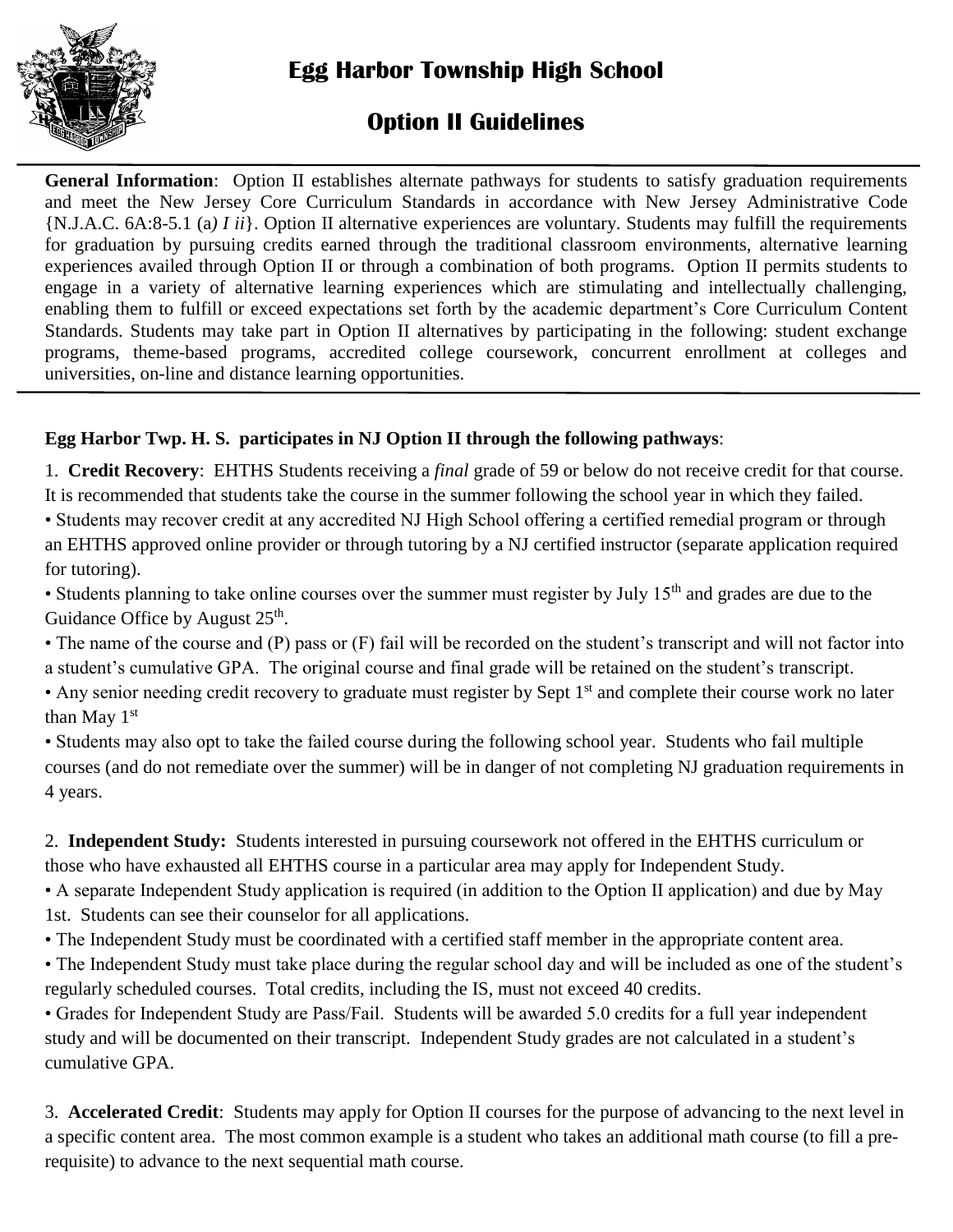• Complete Option II applications must be submitted by May 1st.

• Students taking an *online* course may be required to take the EHTHS final assessment in order to move on to the next level. Results of the assessment will provide critical information regarding the student's ability to succeed in the next level. The final assessment will be administered by the department supervisor during the third full week of August.

• A variety of factors including previous course levels/grades, new credit course grades, and teacher recommendations will determine the student's subsequent course level (CP, HN, or AP). Final determination will be made by the Department Supervisor.

• Students may NOT register for courses in which they do not already meet the pre-requisites. For example, a student plans to take Algebra II over the summer in order to fulfill the pre-requisite and enroll in Pre-Calculus for the next school year. That student must enroll in Algebra II until their course is completed. Only then will the student be permitted to enroll in Pre-Calculus, *space permitting.* Scheduling priority will be given to those students who registered for the course during the original course selection period.

• Most HN and AP courses require the completion of summer assignments prior to September. Students taking approved new credit courses during the summer are also responsible for completing all summer assignments for the course(s) they wish to enter in September.

• Upon receipt of final grades, the course will be recorded on the student's transcript as a Pass/Fail grade and it will NOT be calculated into the student's cumulative GPA. The course can be used to fulfill other course pre-requisites and the student will be awarded 5.0 credits. These credits will not count towards specific NJ State graduation requirements.

4. **Original Credit**: Students may opt to enroll in Option II courses to earn graduation credits in the area of Financial Literacy, Fine/Performing Arts, or Practical Arts.

• Complete an Option II application by May 1<sup>st</sup> (summer session), Aug. 1<sup>st</sup> (fall session) or Jan. 15<sup>th</sup> (spring session).

• Students can opt to take approved courses through the following options: (1) College courses at ACCC, (2) College courses at Stockton (3) Online courses through Educere, NJVS or Penn Foster Virtual High School or (4) 120 hours of private tutoring (separate application required for tutoring).

• Students taking original credit courses *online* may be required to take, and pass, the corresponding EHTHS final assessment in order to be awarded final credit. The purpose of the district assessment is to ensure that the student has met the Core Curriculum Content Standards as required by the State of New Jersey Department of Education.

• Upon receipt of final grades, the course will be recorded on the student's transcript as a Pass/Fail grade and it will NOT be calculated into the student's cumulative GPA.

• Once credit is awarded in an approved Option II course, students will not be permitted to enroll in the equivalent EHTHS course.

• Students taking original credit courses to fulfill graduation requirements must complete their coursework prior to the start of senior year.

5. **Dual Credit**: EHTHS offers the option of acquiring both high school and college credits through articulation agreements with Richard Stockton College of NJ and Atlantic Cape Community College.

• Richard Stockton College of NJ offers dual credit in the following courses: AP Environmental Science, HN Oceanography, HN/CP Pre-Calculus, AP Calculus, and AP Biology, AP Physics

• ACCC offers dual credit in the following courses: HN Psychology, HN Education & Training III

• Dual credit courses are offered at the high school and are taught by EHTHS faculty.